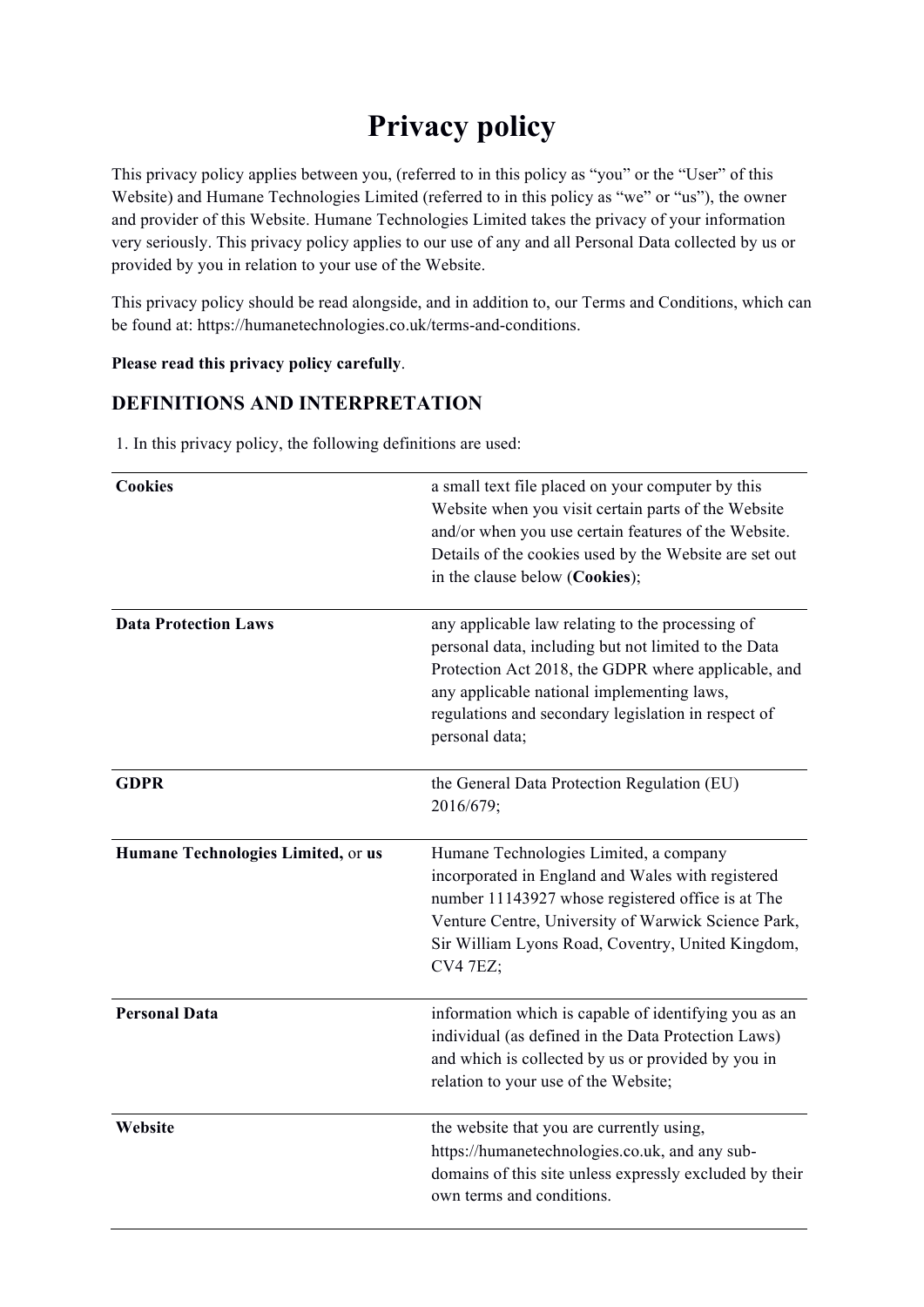### **Data controller**

2. For purposes of the applicable Data Protection Laws, Humane Technologies Limited is the "data controller". This means that Humane Technologies Limited determines the purposes for which, and the manner in which, your Personal Data is processed.

#### **Basis on which we process your Personal Data**

We process your Personal Data in accordance with this policy on one of the following bases:

- 3. When you register with us and set up an account to receive our products or services, the legal basis for this processing is the performance of a contract between you and us and/or taking steps, at your request, to enter into such a contract.
- 4. For other purposes not covered above:
	- a. Where we have sought your consent (for example for marketing purposes) and you have provided consent, on the basis of that consent; or
	- b. Where we have not sought your consent, on the basis of our legitimate interests we have assessed that these are not overridden by your interests. These legitimate interests are as follows:
		- ι. In order to provide our services to our customers and carry out supporting functions such as product delivery, financial administration and customer support.
		- ιι. To market our products and services to customers and potential customers.
		- ιιι. To comply with any legal or regulatory obligations that apply to us.

### **Personal Data collected**

- 5. We may collect the following Personal Data, from you:
	- a. name;
	- b. date of birth;
	- c. gender;
	- d. job title;
	- e. profession;
	- f. contact information such as email addresses and telephone numbers;
	- g. demographic information such as postcode, preferences and interests;
	- h. financial information such as credit / debit card numbers;
	- i. IP address (automatically collected);
	- j. web browser type and version (automatically collected);
	- k. operating system (automatically collected);
	- l. a list of URLs starting with a referring site, your activity on this Website, and the site you exit to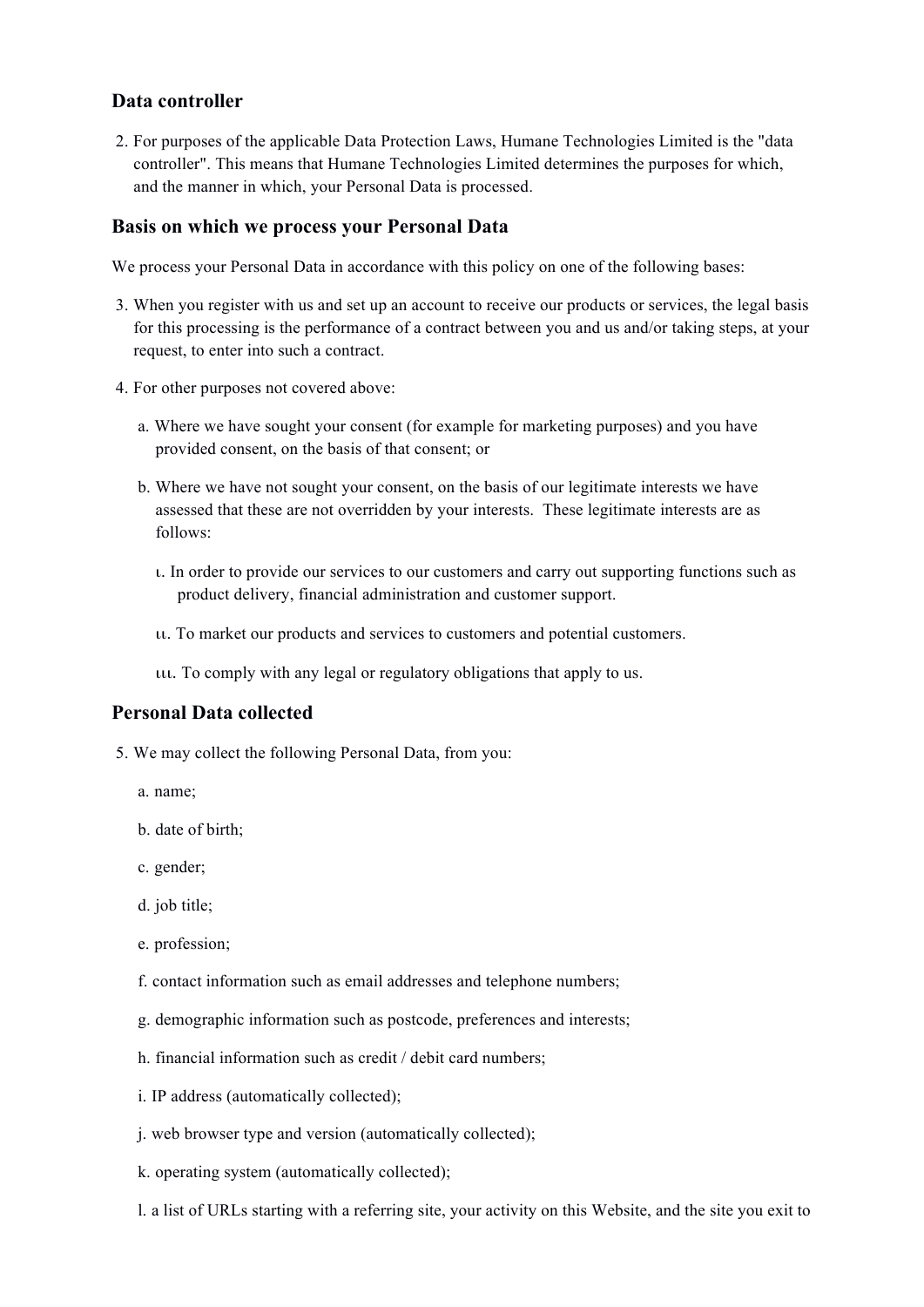(automatically collected);

in each case, in accordance with this privacy policy.

### **How we collect Personal Data**

- 6. We collect Personal Data in the following ways:
	- a. data is given to us by you;
	- b. data is received from other sources; and
	- c. data is collected automatically.

#### **Personal Data that is given to us by you**

7. We will collect your Personal Data in a number of ways, for example:

- a. when you contact us through the Website, by telephone, post, e-mail or through any other means;
- b. when you register with us and set up an account to receive our products/services;
- c. when you complete surveys that we use for research purposes (although you are not obliged to respond to them);
- d. when you enter a competition or promotion through a social media channel;
- e. when you make payments to us, through this Website or otherwise;
- f. when you elect to receive marketing communications from us;
- g. when you use our services;

in each case, in accordance with this privacy policy.

### **Personal Data that is received from third parties**

- 8. Humane Technologies Limited will receive Personal Data about you from the following third parties, and that is made available to you by them:
	- a. Twitter;
	- b. YouTube;
	- c. Google;
	- d. Kickstarter;
	- e. Amazon.
	- f. Wix.
	- g. Facebook.
	- h. LinkedIn.
- 9. The information that we may receive from the above sources includes personal descriptions (e.g.,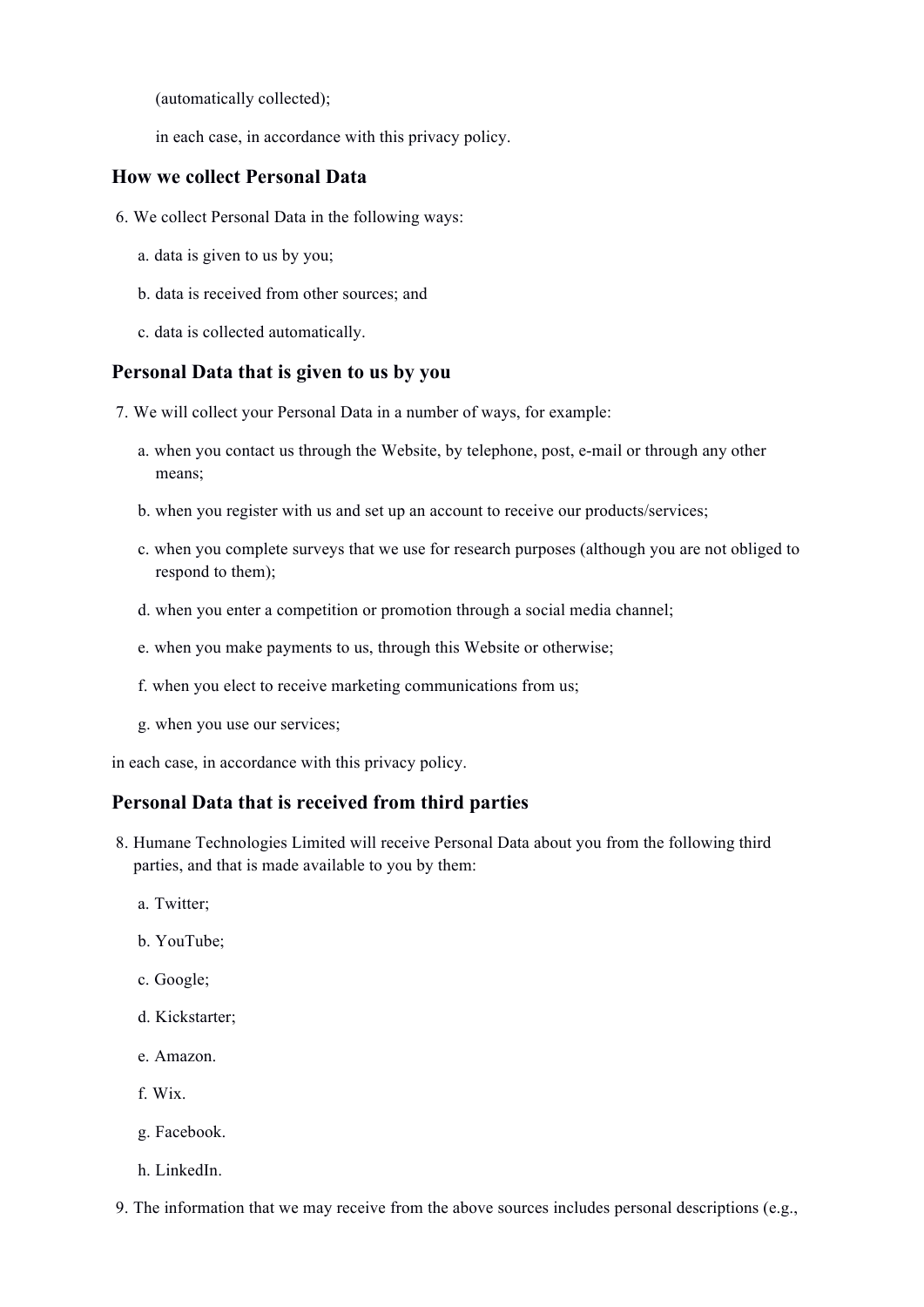job, age, sex, interests, etc.) made publicly available by you either via your profile or tweets/comments (we may use this data for statistics/market analysis purposes but not for creating user-profiles), Google Analytics, which collects and processes the IP addresses of the users, purchase and payment information, and address for delivering the purchased product(s).

#### **Personal Data that is collected automatically**

- 10. When you access the Website, we will collect some Personal Data automatically:
	- a. we automatically collect some information about your visit to the Website. This information helps us to make improvements to Website content and navigation, and includes your IP address, the date, times and frequency with which you access the Website and the way you use and interact with its content.
	- b. we will collect your Data automatically via cookies, in line with the cookie settings on your browser. For more information about cookies, and how we use them on the Website, see the section below, headed "Cookies".

### **Our use of Personal Data**

- 11. Any or all of the above Personal Data may be required by us from time to time in order to provide you with the best possible service and experience when using our Website. Specifically, Personal Data may be used by us for the following reasons:
	- a. providing our products and services to you;
	- b. internal record keeping;
	- c. improvement of our products / services;
	- d. transmission by email of marketing materials that may be of interest to you;
	- e. contact for market research purposes which may be done using email, telephone, fax or mail. Such information may be used to customise or update the Website;

in each case, in accordance with this privacy policy.

- 12. Where applicable, we will seek appropriate consent to direct marketing to you via e-mail.
- 13. We may use your Personal Data to show you Humane Technologies Limited adverts and other content on other websites. If you do not want us to use your data to show you Humane Technologies Limited adverts and other content on other websites, please turn off the relevant cookies (please refer to the section headed "Cookies" below).

### **Who we share Personal Data with**

- 14. We may share your Personal Data with the following groups of people for the following reasons:
	- a. any of our group companies or affiliates to ensure the proper administration of the Website and business;
	- b. our employees, agents and/or professional advisors to obtain their services or advice from professional advisers;
	- c. third party service providers who provide services to us which require the processing of personal data - to help third party service providers in receipt of any shared data to perform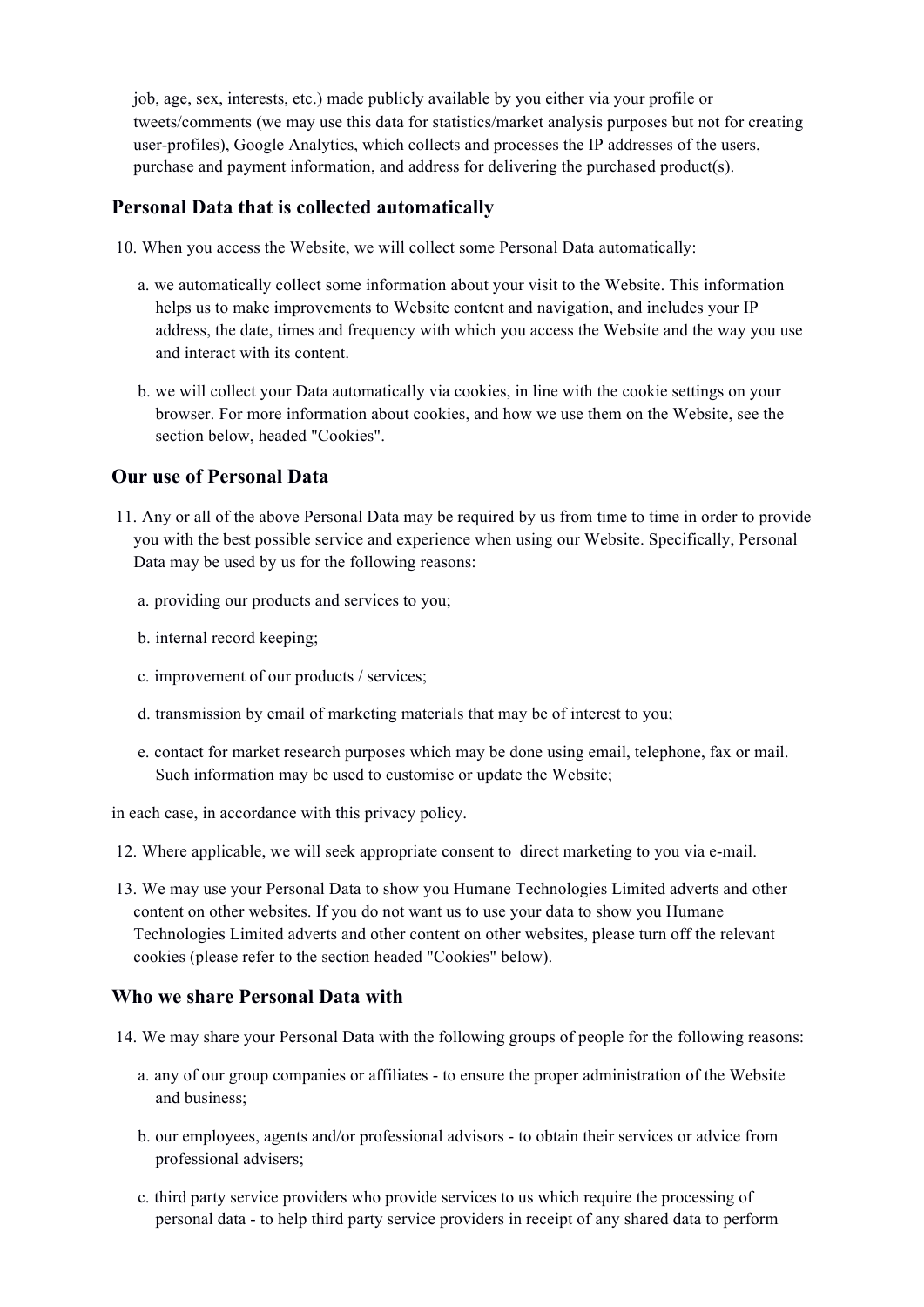functions on our behalf to help ensure the website runs smoothly;

- d. third party payment providers who process payments made over the Website to enable third party payment providers to process user payments and refunds;
- e. relevant authorities to facilitate the detection of crime or the collection of taxes or duties;

in each case, in accordance with this privacy policy.

### **Keeping Personal Data secure**

- 15. We will use appropriate technical and organisational measures to safeguard your Personal Data, for example:
	- a. access to your account (if it exists) is controlled by a password and a user name that is unique to you.
	- b. if we store any of your Personal Data, we will do so on secure servers.
	- c. payment details are encrypted using SSL technology (typically you will see a lock icon or green address bar (or both) in your browser when we use this technology.
- 16. Appropriate technical and organisational measures include measures to deal with any suspected data breach. If you suspect any misuse or loss or unauthorised access to your Personal Data, please let us know immediately by contacting us via this e-mail address: contact@humanetechnologies.co.uk.
- 17. If you want detailed information from Get Safe Online on how to protect your information and your computers and devices against fraud, identity theft, viruses and many other online problems, please visit www.getsafeonline.org. Get Safe Online is supported by HM Government and leading businesses.

### **Data retention**

- 18. Unless a longer retention period is required or permitted by law, we will only hold your Personal Data on our systems for the shorter of the following periods:
	- a. the period necessary to fulfil the purposes outlined in this privacy policy; until you request that the Personal Data be deleted (and we have no valid reason to retain your Personal Data);
	- b. or for one year.

However, we may retain some Personal Data to enable us to communicate with you about any necessary product updates or licence terms in respect of digital services.

19. Even if we delete your Personal Data, it may persist on backup or archival media for legal, tax or regulatory purposes.

### **Your rights**

20. You have the right at any time to stop us from contacting you for marketing purposes. If you do not wish to be contacted for marketing purposes, you can use the unsubscribe link at any time on our marketing emails. Alternatively, you can contact us using the contact details set out below. You have the following additional rights in relation to your Personal Data (subject to the conditions set out in the Data Protection Laws):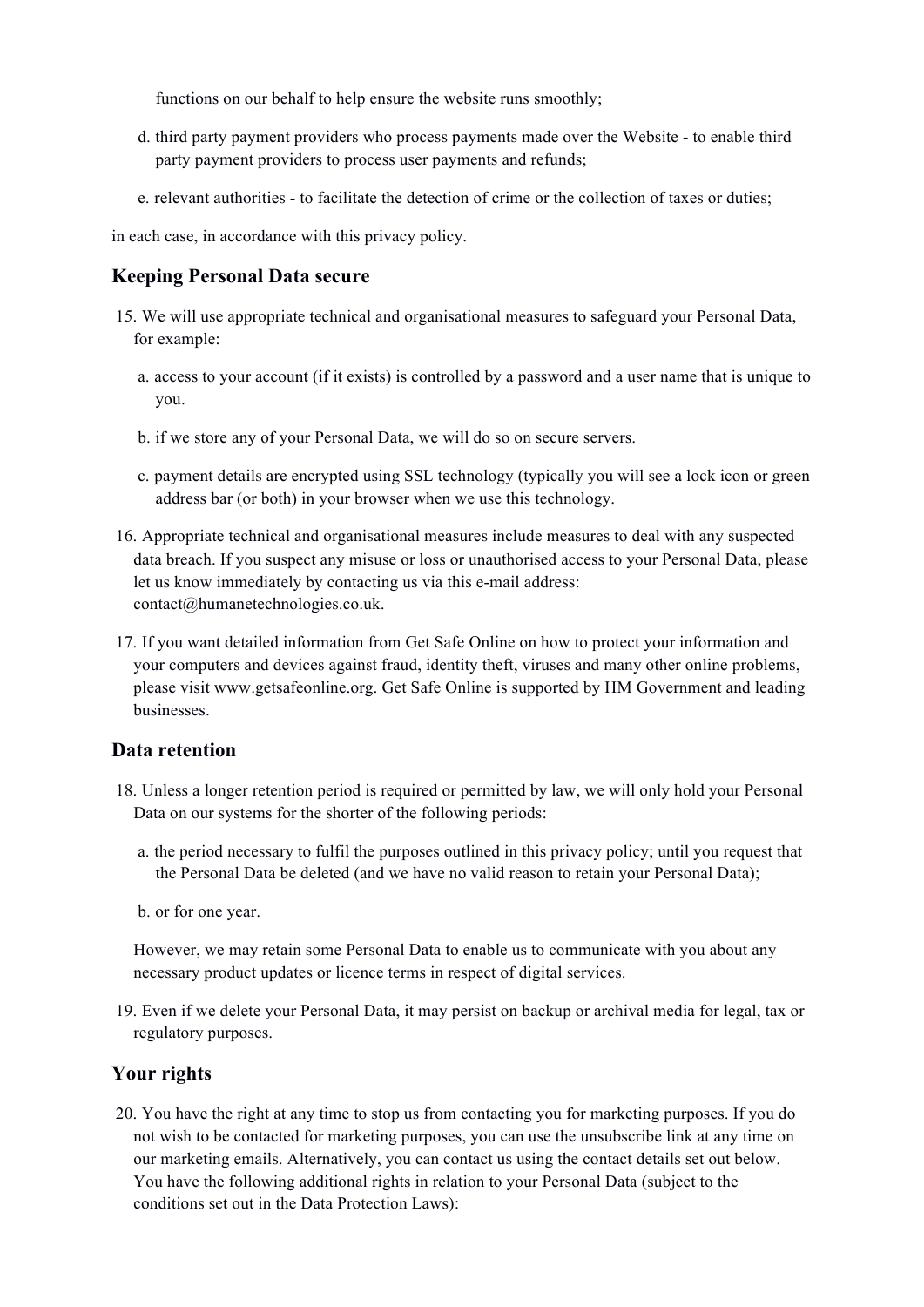- a. **Right to access** the right to obtain confirmation as to whether or not Personal Data concerning you is being processed and where this is the case certain information in relation to that Personal Data. In addition, you are entitled to copies of the information we hold about you. If we provide you with access to the information we hold about you, we will not charge you for this, unless your request is "manifestly unfounded or excessive." Where we are legally permitted to do so, we may refuse your request. If we refuse your request, we will tell you the reasons why.
- b. **Right to correct** the right to have your Personal Data rectified if it is inaccurate or incomplete.
- c. **Right to erase** the right to request that we delete or remove your Personal Data from our systems.
- d. **Right to restrict our use of your Data** the right to "block" us from using your Personal Data or limit the way in which we can use it.
- e. **Right to data portability** the right to request that we move, copy or transfer your Personal Data.
- f. **Right to object** the right to object to our use of your Data including where we use it for our legitimate interests.
- 21. To make enquiries, exercise any of your rights set out above, or withdraw your consent to the processing of your Personal Data (where consent is our legal basis for processing your Personal Data), please contact us via this e-mail address: contact@humanetechnologies.co.uk.
- 22. If you are not satisfied with the way a complaint you make in relation to your Personal Data is handled by us, you may be able to refer your complaint to the relevant data protection authority. For the UK, this is the Information Commissioner's Office (ICO). The ICO's contact details can be found on their website at https://ico.org.uk/.
- 23. It is important that the Personal Data we hold about you is accurate and current. Please keep us informed if your Personal Data changes during the period for which we hold it.

### **Transfers outside the European Economic Area**

- 24. Personal Data which we collect from you may be stored and processed in and transferred to countries outside of the European Economic Area (EEA). For example, this could occur if our servers are located in a country outside the EEA or one of our service providers is situated in a country outside the EEA.
- 25. To ensure that your Personal Data receives an adequate level of protection, we have put in place appropriate safeguards and procedures with the third parties we share your Personal Data with. This ensures your Personal Data is treated by those third parties in a way that is consistent with the Data Protection Laws.

### **Links to other websites**

26. This Website may, from time to time, provide links to other websites. We have no control over such websites and are not responsible for the content of these websites. This privacy policy does not extend to your use of such websites. You are advised to read the privacy policy or statement of other websites prior to using them.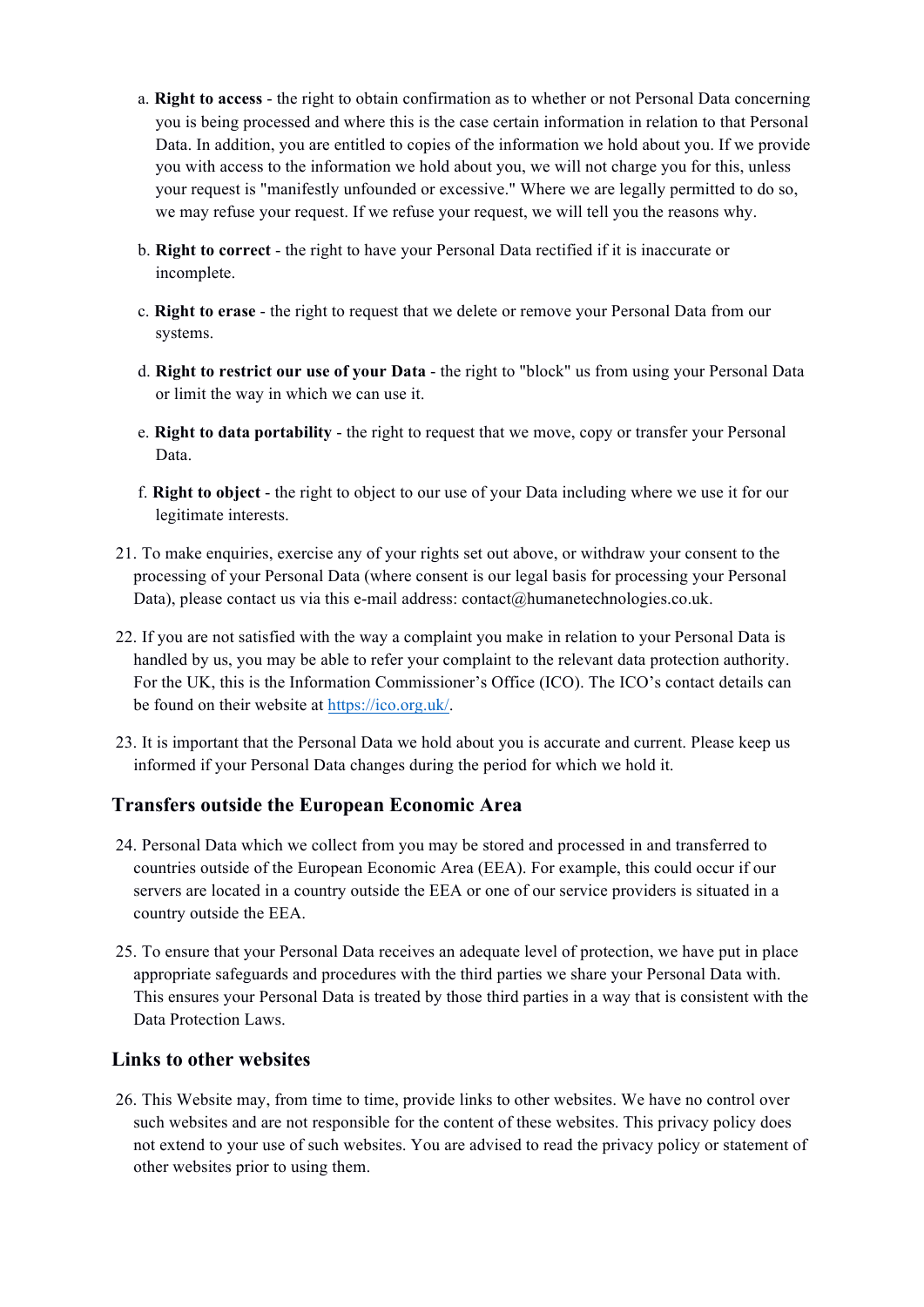## **Changes of business ownership and control**

- 27. Humane Technologies Limited may, from time to time, expand or reduce our business and this may involve the sale and/or the transfer of control of all or part of Humane Technologies Limited. Personal Data provided by Users will, where it is relevant to any part of our business so transferred, be transferred along with that part and the new owner or newly controlling party will, under the terms of this privacy policy, be permitted to use the Personal Data for the purposes for which it was originally supplied to us.
- 28. We may also disclose Personal Data to a prospective purchaser of our business or any part of it.
- 29. In the above instances, we will take steps with the aim of ensuring your privacy is protected.

## **Cookies**

- 30. This Website may place and access certain Cookies on your computer. Humane Technologies Limited uses Cookies to improve your experience of using the Website and to improve our range of products and services. Humane Technologies Limited has carefully chosen these Cookies and has taken steps to ensure that your privacy is protected and respected at all times.
- 31. All Cookies used by this Website are used in accordance with current applicable law.
- 32. Before the Website places Cookies on your computer, you will be presented with a message bar requesting your consent to set those Cookies. By giving your consent to the placing of Cookies, you are enabling Humane Technologies Limited to provide a better experience and service to you. You may, if you wish, deny consent to the placing of Cookies; however certain features of the Website may not function fully or as intended.

| <b>Type of Cookie</b>          | <b>Purpose</b>                                                                                                                                                                                                                                                                        |
|--------------------------------|---------------------------------------------------------------------------------------------------------------------------------------------------------------------------------------------------------------------------------------------------------------------------------------|
| Strictly necessary cookies     | These are cookies that are required for the operation of<br>our website. They include, for example, cookies that<br>enable you to log into secure areas of our website, use a<br>shopping cart or make use of e-billing services.                                                     |
| Analytical/performance cookies | They allow us to recognise and count the number of<br>visitors and to see how visitors move around our website<br>when they are using it. This helps us to improve the way<br>our website works, for example, by ensuring that users<br>are finding what they are looking for easily. |
| Functionality cookies          | These are used to recognise you when you return to our<br>website. This enables us to personalise our content for<br>you, greet you by name and remember your preferences<br>(for example, your choice of language or region).                                                        |
| Targeting cookies              | These cookies record your visit to our website, the pages<br>you have visited and the links you have followed. We<br>will use this information to make our website and the<br>advertising displayed on it more relevant to your                                                       |

33. This Website may place the following types of Cookies: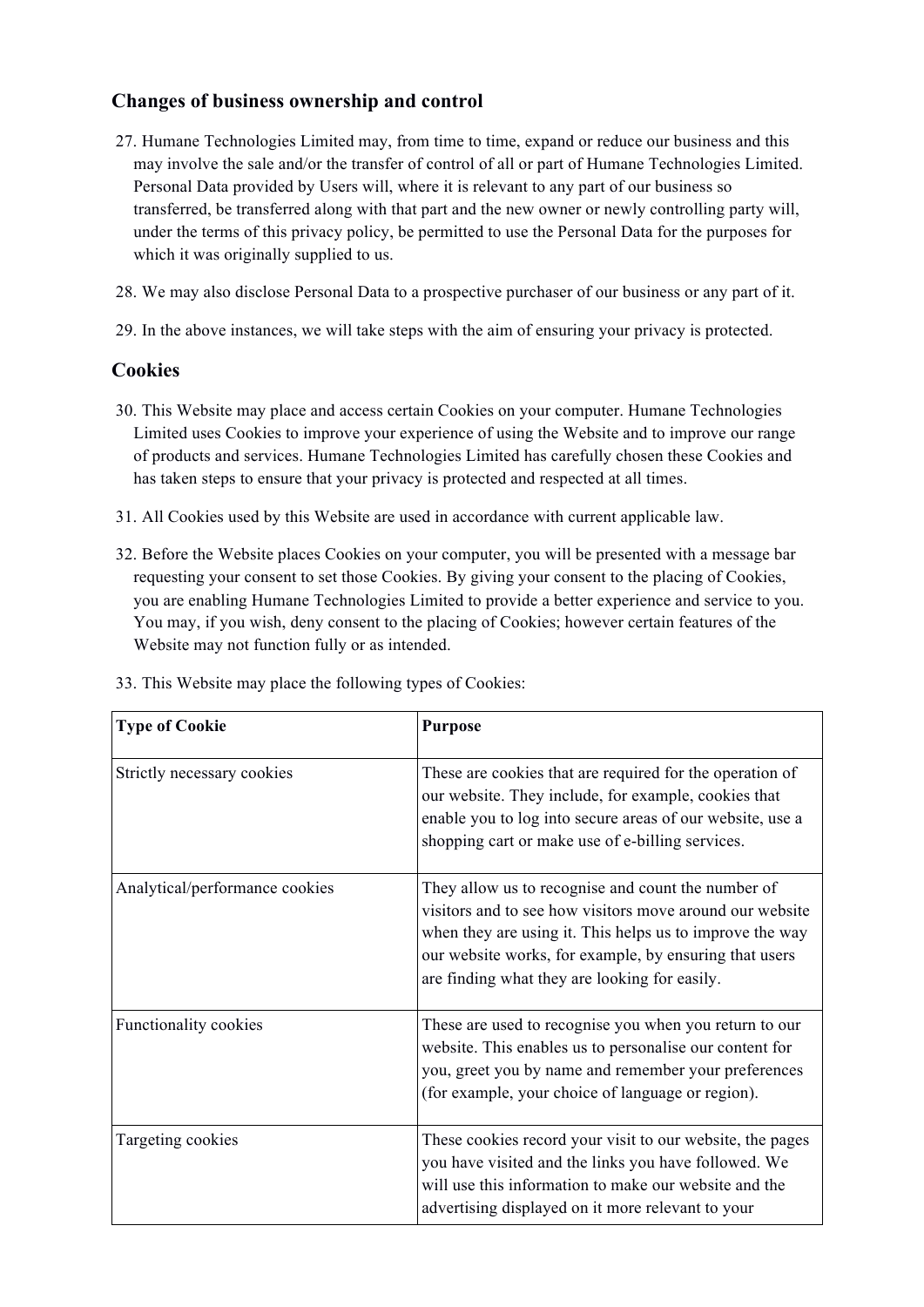| interests. We may also share this information with third |
|----------------------------------------------------------|
| parties for this purpose.                                |
|                                                          |

- 34. You can find a list of Cookies that we use in the "Cookies Schedule".
- 35. You can choose to enable or disable Cookies in your internet browser and/or via *settings*. By default, most internet browsers accept Cookies but this can be changed. For further details, please consult the help menu in your internet browser.
- 36. You can choose to delete Cookies at any time; however, you may lose any information that enables you to access the Website more quickly and efficiently including, but not limited to, personalisation settings.
- 37. It is recommended that you ensure that your internet browser is up-to-date and that you consult the help and guidance provided by the developer of your internet browser if you are unsure about adjusting your privacy settings.
- 38. For more information generally on cookies, including how to disable them, please refer to aboutcookies.org. You will also find details on how to delete cookies from your computer.

## **Changes to this privacy policy**

39. Humane Technologies Limited reserves the right to change this privacy policy as we may deem necessary from time to time or as may be required by law. Any changes will be immediately posted on the Website and you are deemed to have accepted the terms of the privacy policy on your first use of the Website following the alterations.

## **Contact us**

40. You may contact Humane Technologies Limited by email at contact@humanetechnologies.co.uk or write to use at Humane Technologies Limited, The Venture Centre, University of Warwick Science Park, Sir William Lyons Road, Coventry, United Kingdom, CV4 7EZ.

## **The Privacy Policy was last updated on 6th September 2021**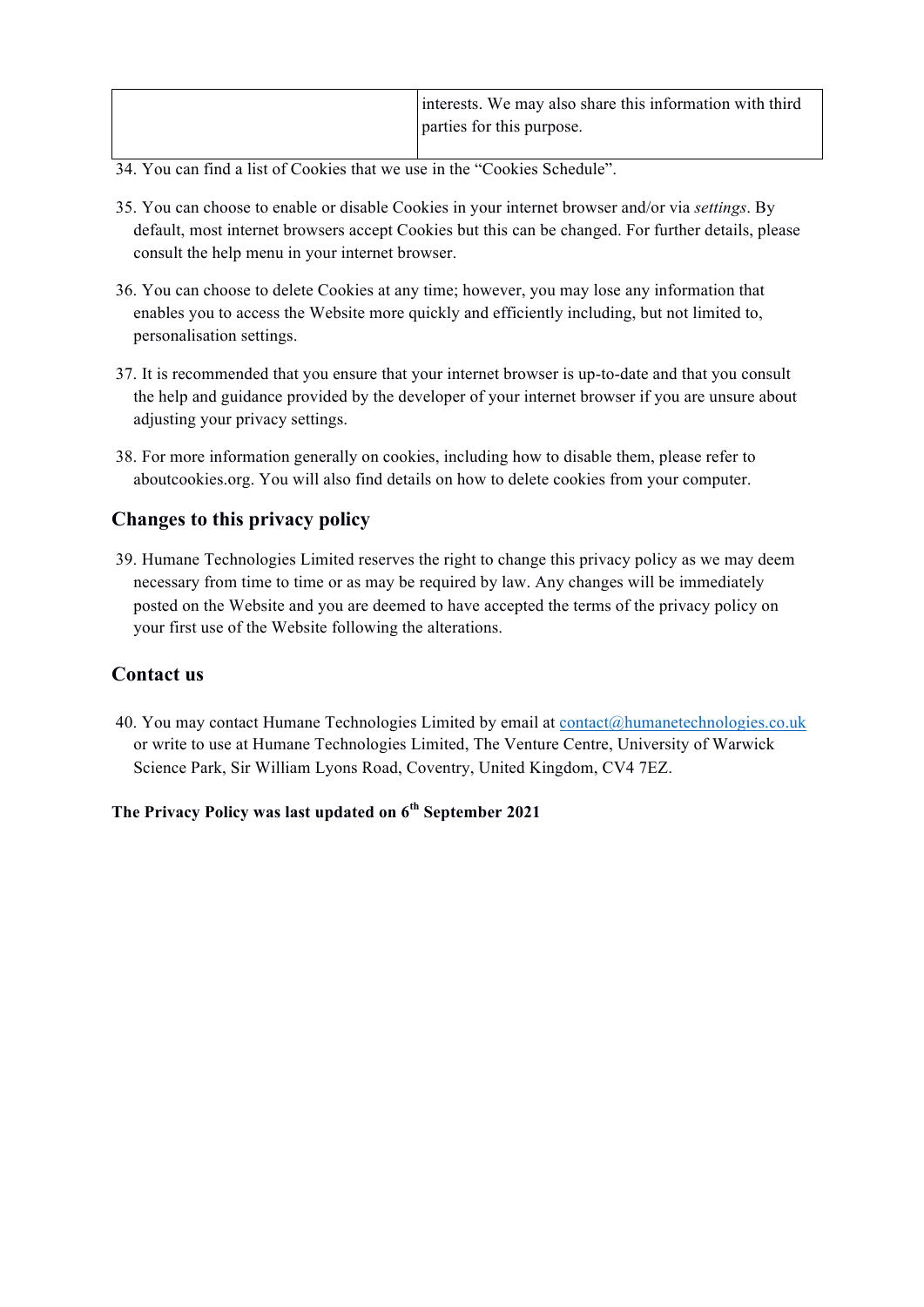# **Cookies Schedule**

Below is a list of the cookies that we use. We have tried to ensure this is complete and up to date, but if you think that we have missed a cookie or there is any discrepancy, please let us know.

You can choose to enable or disable Cookies in your internet browser and/or via *settings*.

Strictly necessary

We use the following strictly necessary cookies:

| <b>Description of Cookie</b> | <b>Purpose</b>                                                                                                                                                                                                                               |
|------------------------------|----------------------------------------------------------------------------------------------------------------------------------------------------------------------------------------------------------------------------------------------|
| wordpress test cookie        | This is a cookie set by WordPress when you<br>visit our webpage. The purpose of this cookie is<br>to determine whether your web browser accepts<br>cookies. This is a session cookie and will be<br>deleted when you close your web browser. |
| moove gdpr popup             | This cookie remembers your cookie<br>preferences. This cookie expires in one year.                                                                                                                                                           |

#### Analytical/performance

We use the following analytical/performance cookies:

| <b>Description of Cookie</b> | <b>Purpose</b>                                                                                                                                                                                                                                                                                                                  |
|------------------------------|---------------------------------------------------------------------------------------------------------------------------------------------------------------------------------------------------------------------------------------------------------------------------------------------------------------------------------|
| ga, gid, gat gtag UA #       | These are Google Analytics cookies for<br>understanding how visitors use our website. For<br>example, by collecting anonymous information<br>such as the number of visitors to the site, and the<br>most popular pages. We have implemented<br>Anonymize IP feature of Google Analytics to<br>avoid using your full IP address. |
|                              | ga: used to distinguish users; expires in 2 years.<br>gid: used to distinguish users; expires in 24<br>hours. gat_gtag_UA_#: used to calculate visitors<br>session length; expires in 1 minute.                                                                                                                                 |